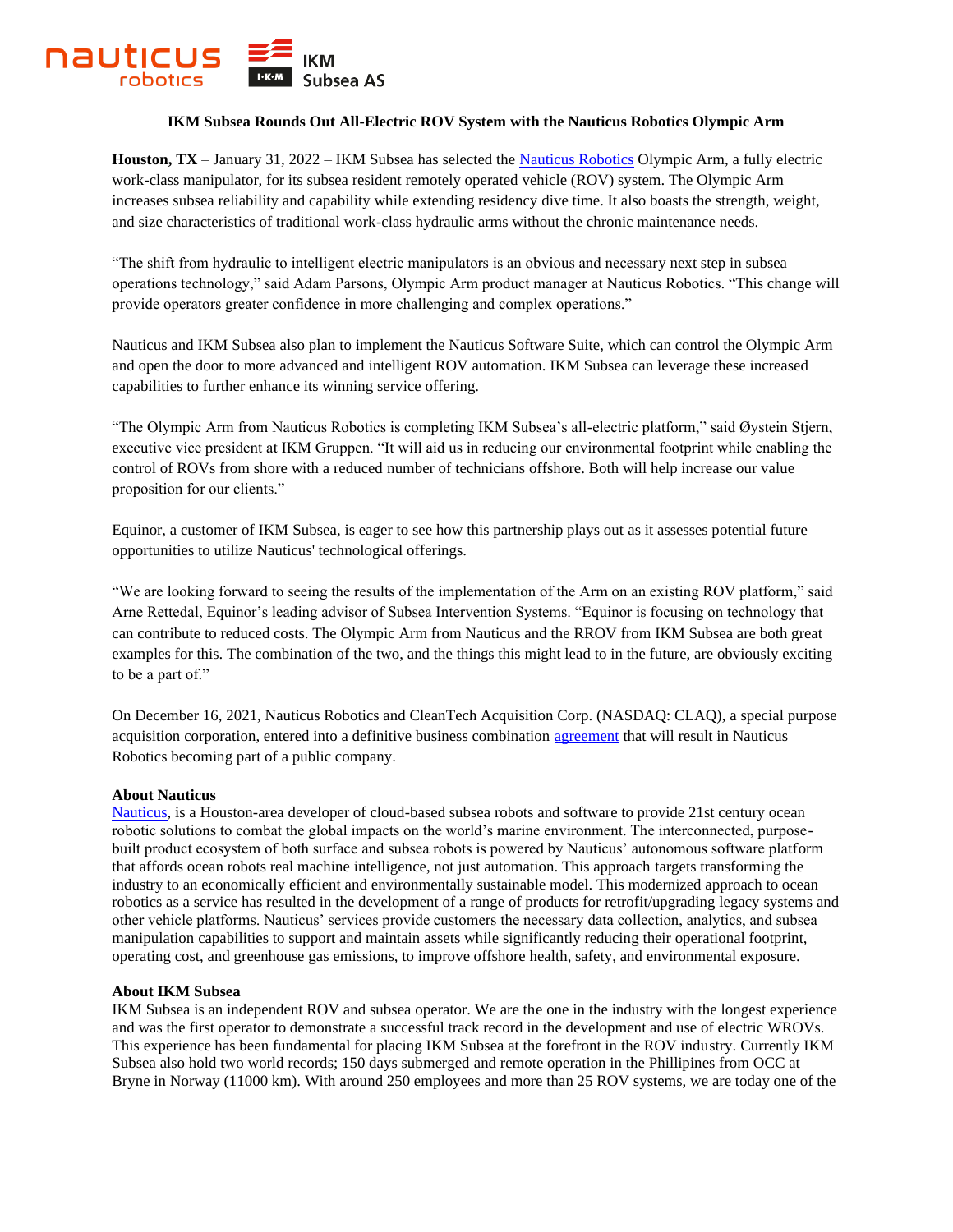

leading ROV operators in the world. IKM Subseas objective is increased operational efficiency, reduced cost and carbon footprint.

## **About CLAQ**

[CleanTech Acquisition Corp.](https://www.cleantechac.com/) is a special purpose acquisition company formed in June 2020 with the purpose of entering into a business combination with one or more businesses. CleanTech Sponsor I LLC and CleanTech Investments LLC, an affiliate of Chardan, are the founders and co-sponsors of CLAQ.

## **Nauticus Contact:**

Todd Newell SVP Business Development Phone: (281) 942-9069 E-mail : [tnewell@nauticusrobotics.com](mailto:tnewell@nauticusrobotics.com)

### **IKM Subsea Contact:**

Ben Pollard CEO IKM Subsea International Phone: (47) 474 64 367 E-mail : [ben.pollard@ikm.no](mailto:ben.pollard@ikm.no)

# **For investor and media inquiries, please contact:**

**Gateway Group** IR: Cody Slach or Jeff Grampp, CFA PR: Natalie Balladarsch Phone: (949) 574-3860 E-mail : [CLAQ@gatewayir.com](mailto:CLAQ@gatewayir.com)

### **Forward-Looking Statements**

This press release contains forward-looking statements within the meaning of section 27A of the U.S. Securities Act of 1933, as amended (the "Securities Act"), and section 21E of the U.S. Securities Exchange Act of 1934 ("Exchange Act") that are based on beliefs and assumptions and on information currently available to CLAQ and Nauticus. In some cases, you can identify forward-looking statements by the following words: "may," "will," "could," "would," "should," "expect," "intend," "plan," "anticipate," "believe," "estimate," "predict," "project," "potential," "continue," "ongoing," "target," "seek" or the negative or plural of these words, or other similar expressions that are predictions or indicate future events or prospects, although not all forward-looking statements contain these words. Any statements that refer to expectations, projections or other characterizations of future events or circumstances, including projections of market opportunity and market share, the capability of Nauticus' business plans including its plans to expand, the sources and uses of cash from the proposed transaction, the anticipated enterprise value of the combined company following the consummation of the proposed transaction, any benefits of Nauticus' partnerships, strategies or plans as they relate to the proposed transaction, anticipated benefits of the proposed transaction and expectations related to the terms and timing of the proposed transaction are also forwardlooking statements. These statements involve risks, uncertainties and other factors that may cause actual results, levels of activity, performance or achievements to be materially different from those expressed or implied by these forward-looking statements. Although each of CLAQ and Nauticus believes that it has a reasonable basis for each forward-looking statement contained in this communication, each of CLAQ and Nauticus caution you that these statements are based on a combination of facts and factors currently known and projections of the future, which are inherently uncertain. In addition, there will be risks and uncertainties described in the proxy statement/prospectus on Form S-4 relating to the proposed transaction, which is expected to be filed by CLAQ with the SEC and other documents filed by CLAQ or Nauticus from time to time with the SEC. These filings may identify and address other important risks and uncertainties that could cause actual events and results to differ materially from those contained in the forward-looking statements. Neither CLAQ nor Nauticus can assure you that the forward-looking statements in this communication will prove to be accurate. These forward-looking statements are subject to a number of risks and uncertainties, including, among others, the ability to complete the business combination due to the failure to obtain approval from CLAQ's stockholders or satisfy other closing conditions in the business combination agreement, the occurrence of any event that could give rise to the termination of the business combination agreement, the ability to recognize the anticipated benefits of the business combination, the amount of redemption